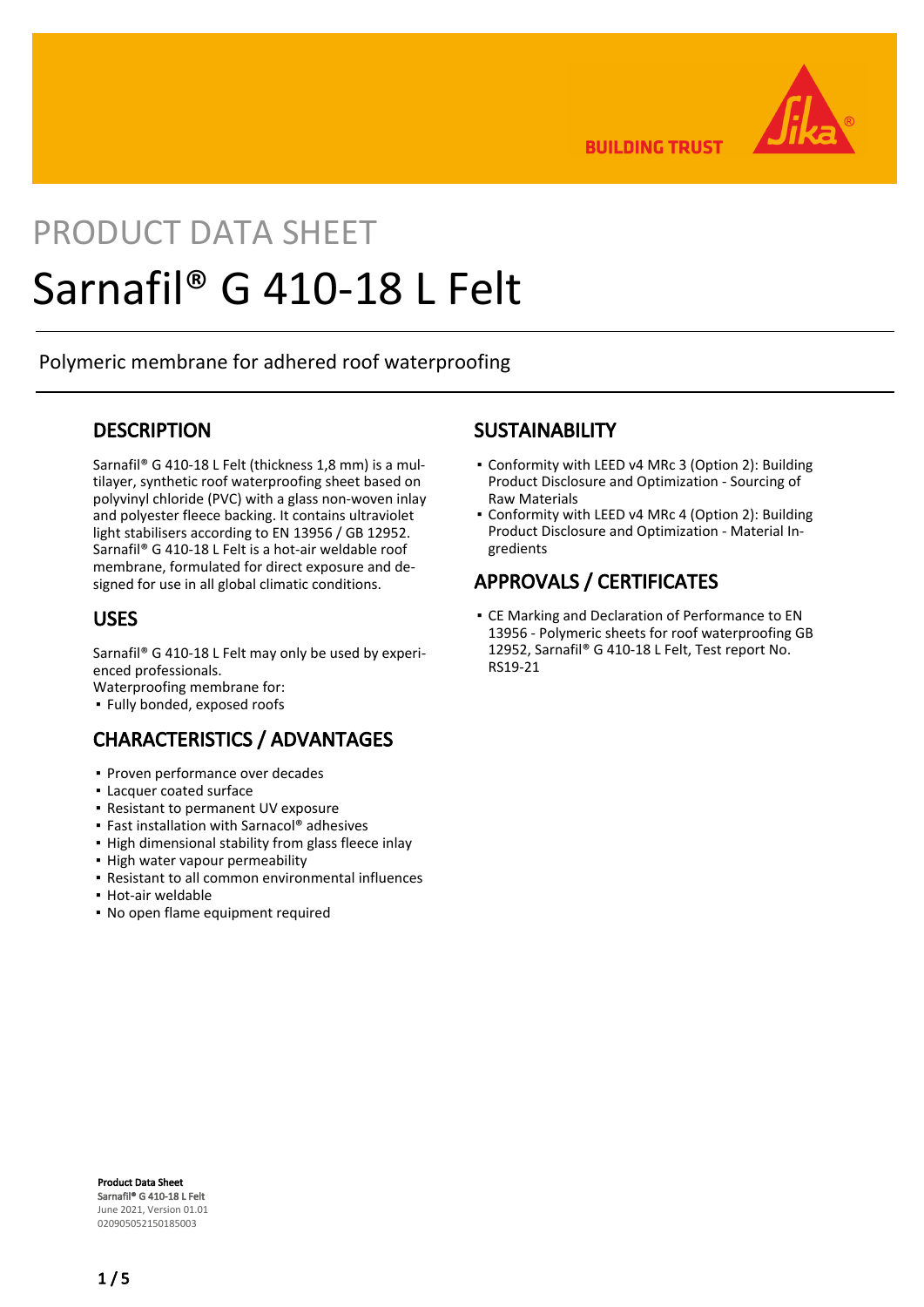# PRODUCT INFORMATION

| Composition                  | Polyvinyl Chloride (PVC)                                                              |                                                                                                                                                                                                                                                                                                                 |             |
|------------------------------|---------------------------------------------------------------------------------------|-----------------------------------------------------------------------------------------------------------------------------------------------------------------------------------------------------------------------------------------------------------------------------------------------------------------|-------------|
| Packaging                    | Standard rolls are wrapped individually in a blue PE-foil.<br>Roll size               |                                                                                                                                                                                                                                                                                                                 |             |
|                              | Length                                                                                | 15,00 m                                                                                                                                                                                                                                                                                                         |             |
|                              | Width                                                                                 | $2,00 \, \text{m}$                                                                                                                                                                                                                                                                                              |             |
|                              | Weight                                                                                | 82,00 kg                                                                                                                                                                                                                                                                                                        |             |
|                              |                                                                                       | Refer to current price list for packaging variations.                                                                                                                                                                                                                                                           |             |
| Appearance / Colour          | Surface                                                                               | matt                                                                                                                                                                                                                                                                                                            |             |
|                              | Colours                                                                               |                                                                                                                                                                                                                                                                                                                 |             |
|                              | <b>Top Surface</b>                                                                    | white                                                                                                                                                                                                                                                                                                           |             |
|                              | <b>Bottom surface</b>                                                                 | dark grey                                                                                                                                                                                                                                                                                                       |             |
|                              | Top surface colour available in other colours subject to minimum order<br>quantities. |                                                                                                                                                                                                                                                                                                                 |             |
| <b>Shelf life</b>            | 5 years from date of production.                                                      |                                                                                                                                                                                                                                                                                                                 |             |
| <b>Storage conditions</b>    | refer to packaging.                                                                   | Product must be stored in original unopened and undamaged packaging in<br>dry conditions and temperatures between +5 °C and +30 °C. Store in a ho-<br>rizontal position. Do not stack pallets of the rolls on top of each other, or<br>under pallets of any other materials during transport or storage. Always |             |
| <b>Product declaration</b>   | GB 12952 - Type GL                                                                    | EN 13956 - Polymeric sheets for roof waterproofing                                                                                                                                                                                                                                                              |             |
| <b>Visible defects</b>       | Pass                                                                                  |                                                                                                                                                                                                                                                                                                                 | (EN 1850-2) |
| Length                       | 15,00 m (-0 / +5 %)                                                                   |                                                                                                                                                                                                                                                                                                                 | (EN 1848-2) |
| Width                        | 2,00 m $(-0.5 / +1%)$                                                                 |                                                                                                                                                                                                                                                                                                                 | (EN 1848-2) |
| <b>Effective thickness</b>   | 1,8 mm ( $-5$ / $+10$ %)                                                              |                                                                                                                                                                                                                                                                                                                 | (EN 1849-2) |
| <b>Overall thickness</b>     | 1,8 mm ( $-5/+10$ %)                                                                  |                                                                                                                                                                                                                                                                                                                 | (GB 12952)  |
| <b>Straightness</b>          | $\leq 30$ mm                                                                          |                                                                                                                                                                                                                                                                                                                 | (EN 1848-2) |
| <b>Flatness</b>              | $\leq 10$ mm                                                                          |                                                                                                                                                                                                                                                                                                                 | (EN 1848-2) |
| Mass per unit area           | 2,76 kg/m <sup>2</sup> (-5 / +10 %)                                                   |                                                                                                                                                                                                                                                                                                                 | (EN 1849-2) |
| <b>TECHNICAL INFORMATION</b> |                                                                                       |                                                                                                                                                                                                                                                                                                                 |             |
| <b>Resistance to impact</b>  | hard substrate                                                                        | $\geq 800$ mm                                                                                                                                                                                                                                                                                                   | (EN 12691)  |
|                              | soft substrate                                                                        | $>1500$ mm                                                                                                                                                                                                                                                                                                      |             |

| <b>NESISTATIVE TO ITTIDALL</b> | nard substrate     | 2 800 mm       | IEIN TYDATI  |
|--------------------------------|--------------------|----------------|--------------|
|                                | soft substrate     | $\geq 1500$ mm |              |
|                                | watertight         |                |              |
| Hail resistance                | rigid substrate    | $\geq$ 17 m/s  | (EN 13583)   |
|                                | flexible substrate | $\geq$ 25 m/s  |              |
| Resistance to static loading   | soft substrate     | $\geq$ 20 kg   | (EN 12730)   |
|                                | rigid substrate    | $\geq$ 20 kg   |              |
|                                | watertight         |                | (GB/T328.25) |

Product Data Sheet Sarnafil® G 410-18 L Felt June 2021, Version 01.01 020905052150185003



**BUILDING TRUST**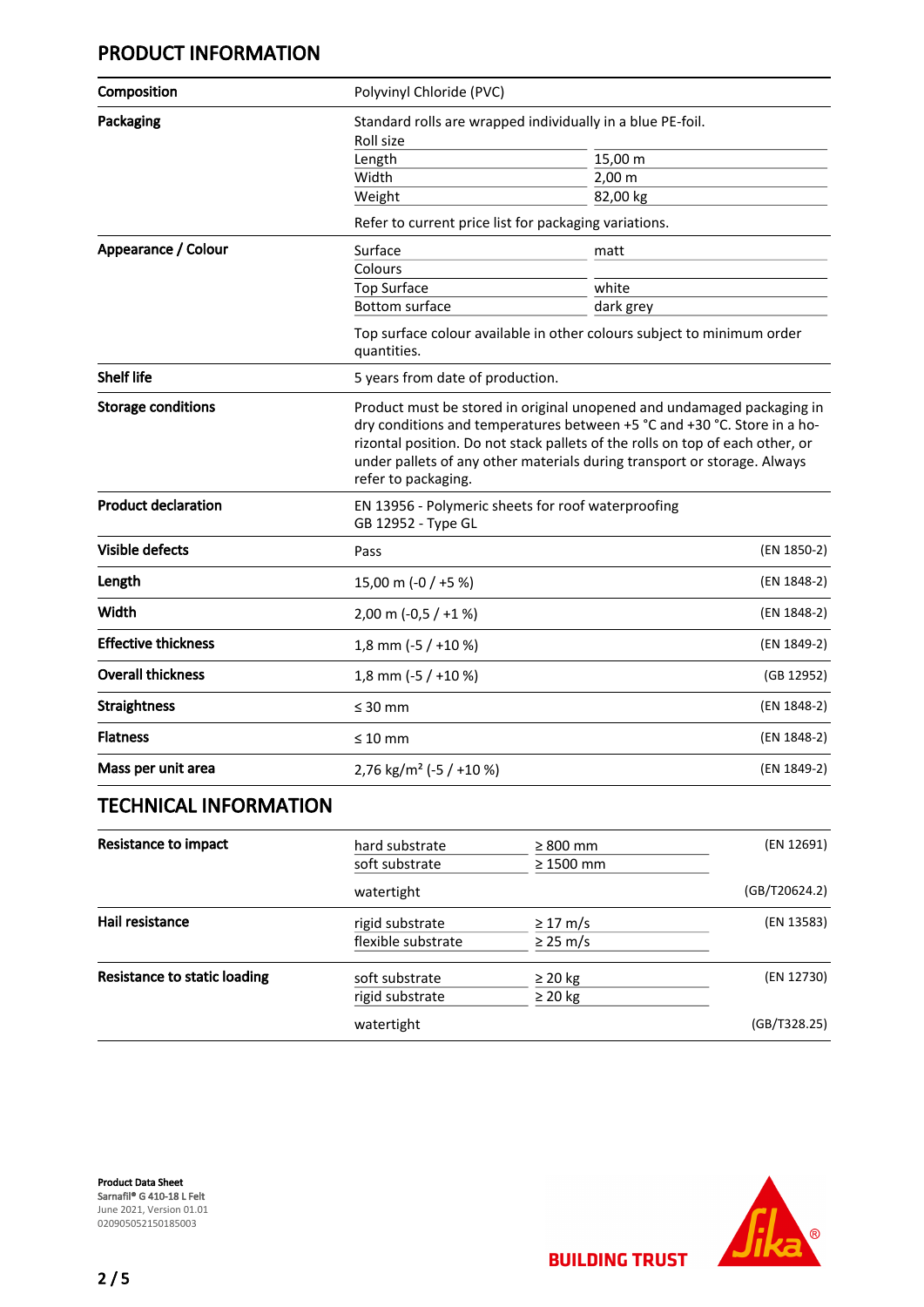| Tensile strength                          | longitudinal (md) <sup>1)</sup><br>transversal (cmd) <sup>2)</sup> | ≥ 650 N/50 mm<br>≥ 650 N/50 mm | (EN 12311-2)                                   |
|-------------------------------------------|--------------------------------------------------------------------|--------------------------------|------------------------------------------------|
|                                           | $\geq$ 120 N/cm                                                    |                                | (GB/T328.9)                                    |
|                                           | 1) md = machine direction                                          |                                |                                                |
|                                           | 2) cmd = cross machine direction                                   |                                |                                                |
| Elongation                                | longitudinal (md) <sup>1)</sup>                                    | $\geq 45 \%$                   | (EN 12311-2)                                   |
|                                           | transversal (cmd) <sup>2)</sup>                                    | $\geq 45 \%$                   |                                                |
|                                           | $\geq 100 \%$                                                      |                                | (GB/T328.9)                                    |
|                                           | 1) md = machine direction<br>2) cmd = cross machine direction      |                                |                                                |
| <b>Dimensional stability</b>              | longitudinal (md) <sup>1)</sup>                                    | $\leq$   0,2  %                | (EN 1107-2)                                    |
|                                           | transversal (cmd) <sup>2)</sup>                                    | ≤ $ 0,2 $ %                    |                                                |
|                                           | ≤ 0,1 %                                                            |                                | (GB/T328.13)                                   |
|                                           | 1) md = machine direction<br>2) cmd = cross machine direction      |                                |                                                |
| <b>Tear strength</b>                      | $\geq$ 220 N                                                       |                                | (GB/T328.19)                                   |
| Joint peel resistance                     | Failure mode: C, no failure of the joint                           |                                | (EN 12316-2)                                   |
|                                           | $\geq$ 3 N/mm                                                      |                                | (GB/T328.21)                                   |
| Joint shear resistance                    | ≥ 600 N/50 mm                                                      |                                | (EN 12317-2)                                   |
| <b>Foldability at low temperature</b>     | $≤ -25 °C$                                                         |                                | (EN 495-5)                                     |
|                                           | no crack                                                           |                                | (GB/T328.15)                                   |
| <b>Reaction to fire</b>                   |                                                                    |                                |                                                |
|                                           | Class E                                                            |                                | (EN ISO 11925-2, classification to EN 13501-1) |
|                                           | E                                                                  |                                | (GB 8624 / EN 13501-1)                         |
| Effect of liquid chemicals, including wa- |                                                                    |                                | (GB 12952)                                     |
| ter                                       | Tensile strength retention<br>Elongation retention                 | $\geq 85 \%$<br>$\geq 80 \%$   |                                                |
|                                           | Low temperature bend                                               | no crack                       |                                                |
| Retention of properties after heat age-   | Tensile strength retention                                         | $\geq 85 \%$                   | (GB/T18244)                                    |
| ing                                       | Elongation retention                                               | $\geq 80 \%$                   |                                                |
|                                           | Low temperature bend                                               | no crack                       |                                                |
| <b>Resistance to UV exposure</b>          | Pass (> 5000 h / grade 0)                                          |                                | (EN 1297)                                      |
| <b>Artificial ageing</b>                  | Tensile strength retention                                         | $\geq 85 \%$                   | (GB/T18244)                                    |
|                                           | Elongation retention                                               | $\geq 80 \%$                   |                                                |
|                                           | Low temperature bend                                               | no crack                       |                                                |
| Water vapour transmission                 | $\mu$ = 15 000                                                     |                                | (EN 1931)                                      |
| Water absorption                          | wet weight                                                         | $\leq 4\%$                     | (GB 12952)                                     |
|                                           | dry weight                                                         | $\geq$ -0,4 $\%$               |                                                |
| Watertightness                            | Pass                                                               |                                | (EN 1928)                                      |
|                                           | Watertight                                                         |                                | (GB/T328.10)                                   |
| Solar reflectance                         | 0,80                                                               |                                | (GJB 2502.2)                                   |
| Solar reflectance index                   | 106 (white, initial)                                               |                                | (ASTM E 1980)                                  |

Product Data Sheet Sarnafil® G 410-18 L Felt June 2021, Version 01.01 020905052150185003

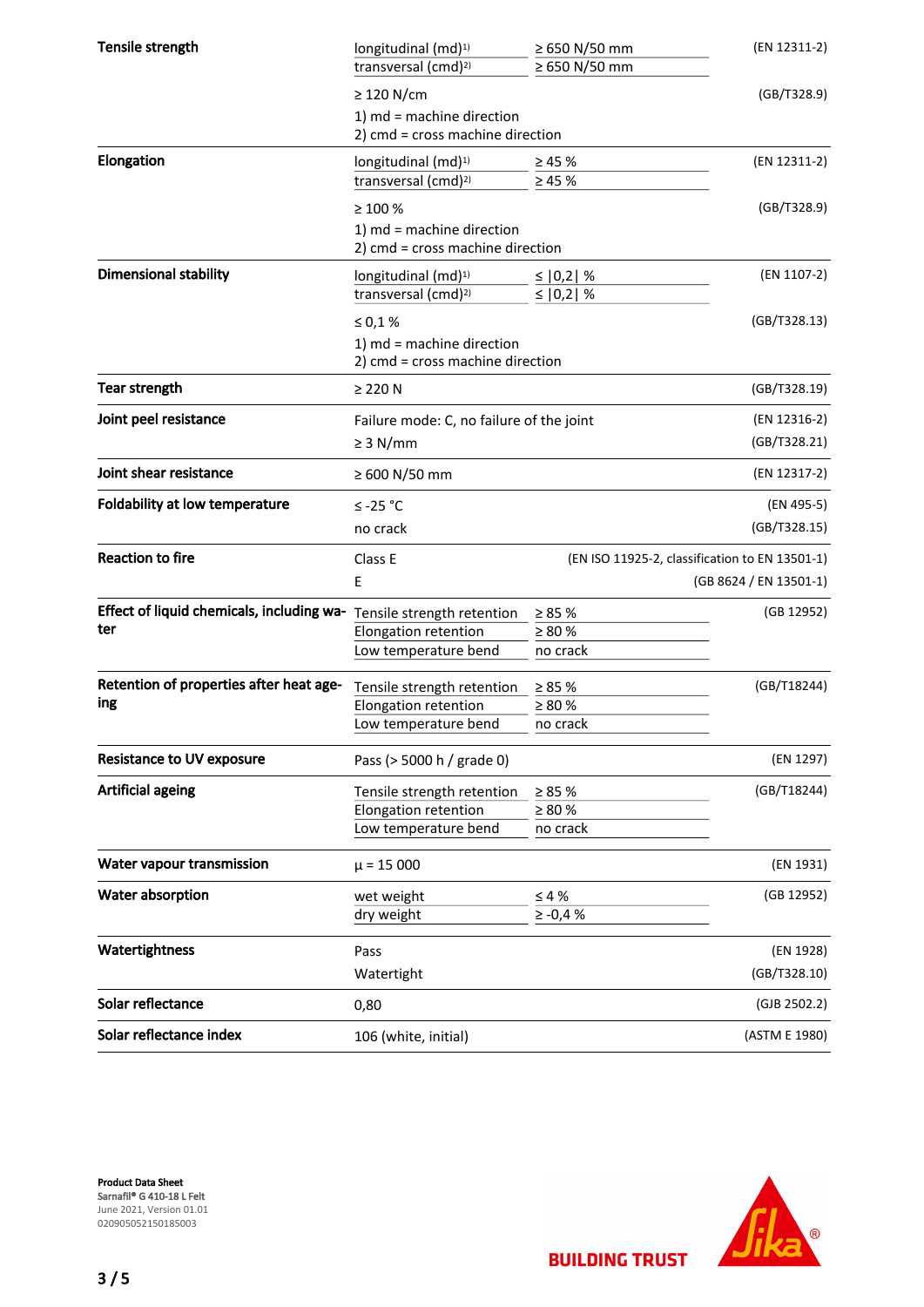| System structure | The following products must be considered for use depending on roof<br>design:<br>• Sarnafil <sup>®</sup> G 410-12 L sheet for detailing<br>• Sarnafil <sup>®</sup> Metal Sheet PVC<br>• Sarnabar <sup>®</sup> or S-U Bar<br>• Sarna Seam Cleaner<br>• Sarnacol® 2170 / 2142 / 2152 Adhesive<br>$\blacksquare$ Sarna Cleaner<br><b>Ancillary Products:</b><br>Prefabricated parts, roof drains, scuppers, walkway pad, decor profiles,<br>protection sheets. |
|------------------|--------------------------------------------------------------------------------------------------------------------------------------------------------------------------------------------------------------------------------------------------------------------------------------------------------------------------------------------------------------------------------------------------------------------------------------------------------------|
| Compatibility    | Not compatible in direct contact with bitumen, tar, fat, oil, solvent con-<br>taining materials and other plastic materials, e.g. expanded polystyrene<br>(EPS), extruded polystyrene (XPS), polyurethane (PUR), polyisocyanurate<br>(PIR) or phenolic foam (PF). These materials could adversely affect the<br>product properties.                                                                                                                          |

## APPLICATION INFORMATION

| Ambient air temperature | $-20$ °C min. / +60 °C max. |
|-------------------------|-----------------------------|
| Substrate temperature   | $-30$ °C min. / +60 °C max. |

# BASIS OF PRODUCT DATA

All technical data stated in this Data Sheet are based on laboratory tests. Actual measured data may vary due to circumstances beyond our control.

# FURTHER INFORMATION

Installation

▪ Application Manual

# IMPORTANT CONSIDERATIONS

Installation work must only be carried out by Sika® trained and approved contractors, experienced in thistype of application.

- Ensure Sarnafil® G 410-18 L Felt is prevented from direct contact with incompatible materials (refer to compatibility section).
- The use of Sarnafil® G 410-18 L Felt membrane is limited to geographical locations with average monthly minimum temperatures of -50 °C. Permanent ambient temperature during use is limited to +50 °C.
- The use of some ancillary products such as adhes-▪ ives, cleaners and solvents is limited to temperatures above +5 °C. Observe temperature limitations in the appropriate Product Data Sheets.
- **•** Special measures may be compulsory for installation below +5 °C ambient temperature due to safety requirements in accordance with national regulations.
- Sarnafil® G 410-18 L Felt must be installed by loose laying and without stretching or installing under tension.
- Ponding water does not affect the performance properties of the membrane.

# ECOLOGY, HEALTH AND SAFETY

Fresh air ventilation must be ensured, when working (welding) in closed rooms.

## REGULATION (EC) NO 1907/2006 - REACH

This product is an article as defined in article 3 of regulation (EC) No 1907/2006 (REACH). It contains no substances which are intended to be released from the article under normal or reasonably foreseeable conditions of use. A safety data sheet following article 31 of the same regulation is not needed to bring the product to the market, to transport or to use it. For safe use follow the instructions given in the product data sheet. Based on our current knowledge, this product does not contain SVHC (substances of very high concern) as listed in Annex XIV of the REACH regulation or on the candidate list published by the European Chemicals Agency in concentrations above  $0.1 %$  (w/w).

## APPLICATION INSTRUCTIONS

## EQUIPMENT

## Hot welding overlap seams

Electric hot air welding equipment, such as hand-held manual hot air welding equipment and pressure rollers or automatic hot air welding machines with controlled hot air temperature capability of a minimum +600 °C.

Recommended type of equipment:

- Manual: Leister Triac
- Semi-automatic: Leister Triac Drive
- Automatic: Sarnamatic 681 / Leister Varimat

Product Data Sheet Sarnafil® G 410-18 L Felt June 2021, Version 01.01 020905052150185003



4 / 5

**BUILDING TRUST**